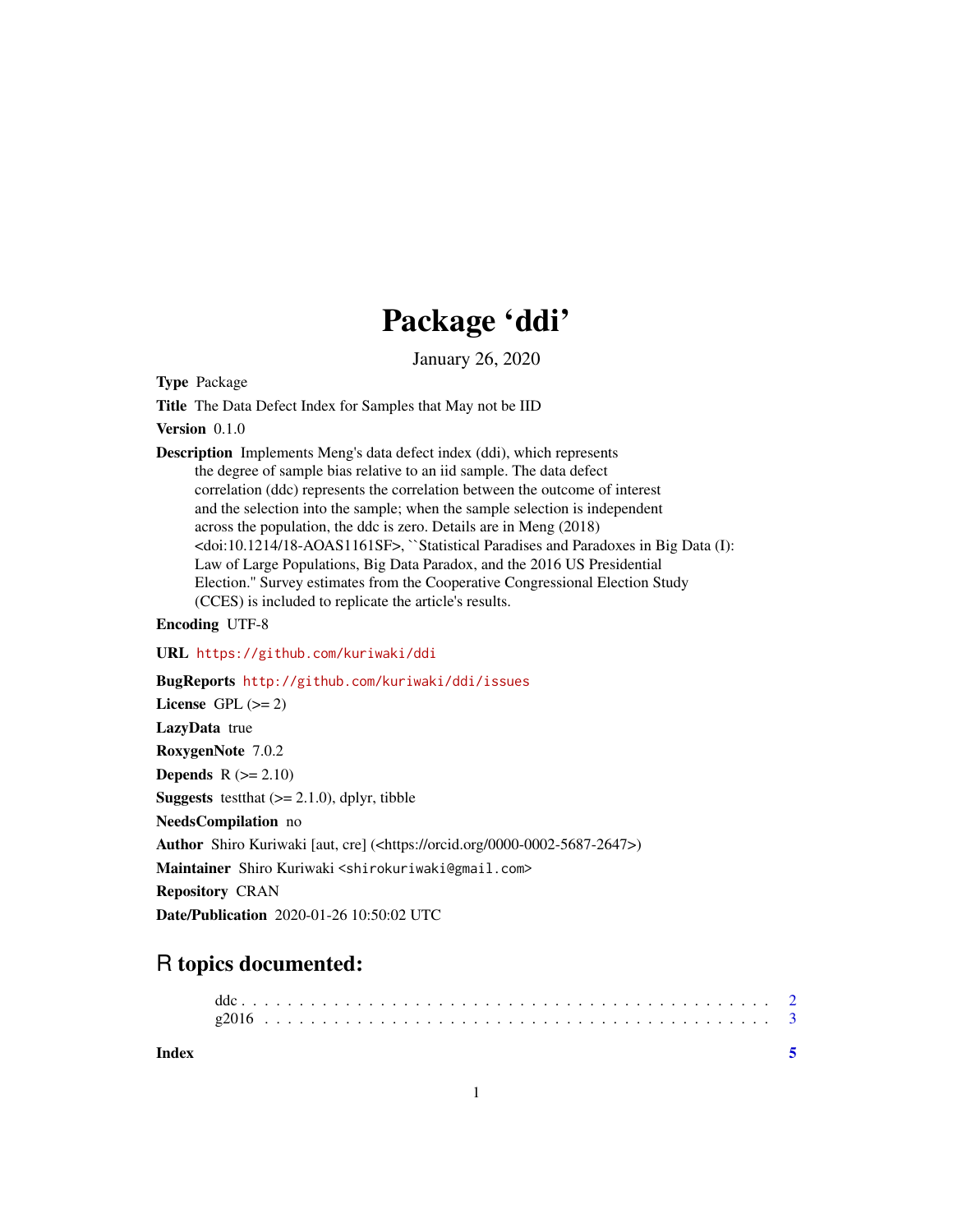### <span id="page-1-0"></span>Description

The Data Defect Correlation (ddc) is the correlation between response and group membership. It quantifies the correlation between the outcome of interest and the selection into the sample; when the sample selection is independent across members of the population, the ddc is zero. Currently both variables are binary. The data defect index (ddi) is the square of ddc. Squaring the d.d.c. is more useful for characterizing the asymptotics of ' MSE.

### Usage

ddc(mu, muhat, N, n, cv = NULL)

### Arguments

| mu    | Vector of population quantity of interest                                                                                                                                                                   |
|-------|-------------------------------------------------------------------------------------------------------------------------------------------------------------------------------------------------------------|
| muhat | Vector for sample estimate                                                                                                                                                                                  |
| Ν     | Vector of population size.                                                                                                                                                                                  |
| n     | Vector of sample size.                                                                                                                                                                                      |
| CV    | Coefficient of variation of the weights, if survey weights exist and muhat is the<br>weighted proportion. The coefficient of variation is a summary statistic com-<br>puted by sd(weights) / mean(weights). |

### Value

A vector of d.d.c. of the same length of the input, or a scalar if all input variables are scalars.

### References

Meng, Xiao-Li (2018) <doi:10.1214/18-AOAS1161SF>, "Statistical Paradises and Paradoxes in Big Data (I): Law of Large Populations, Big Data Paradox, and the 2016 US Presidential Election." Annals of Applied Statistics 12:2, 685–726.

### Examples

```
library(tibble)
library(dplyr)
data(g2016)
# 1. scalar input
select(g2016, cces_pct_djt_vv, cces_n_vv, tot_votes, votes_djt) %>%
 summarize_all(sum)
## plug those numbers in
```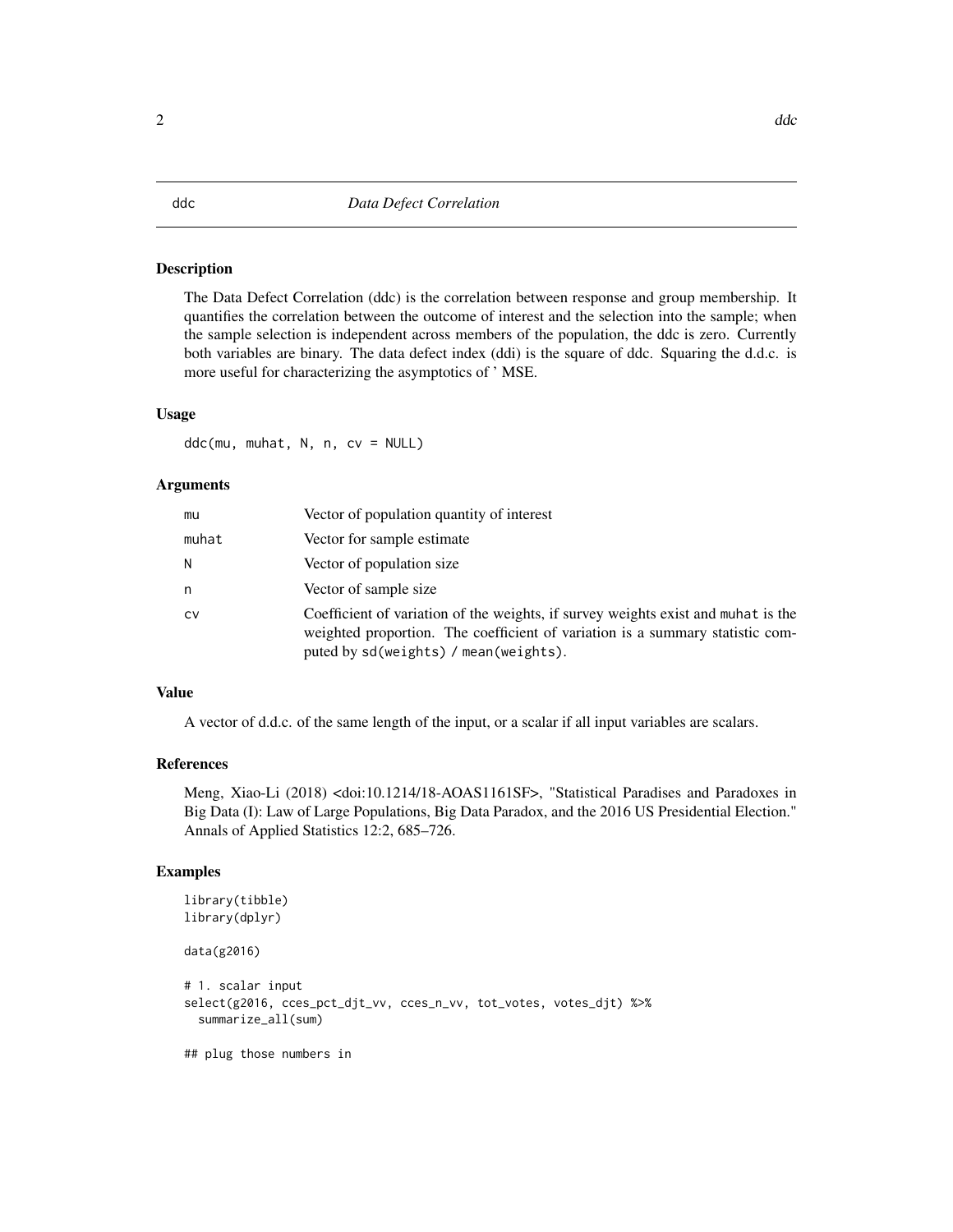### <span id="page-2-0"></span> $g2016$  3

```
ddc(mu = 62984824/136639786, muhat = 12284/35829, N = 136639786, n = 35829)
# 2. vector input using "with"
with(g2016, ddc(mu = pct_djt_voters, muhat = cces_pct_djt_vv, N = tot_votes, n = cces_n_vvy))
# 3. vector input in tidy tibble
transmute(g2016, st,
ddc = ddc(mu = pct_djt_voters, muhat = cces_pct_djt_vv, N = tot_votes, n = cces_n_vv))
```
g2016 *2016 General Election Results and Survey Estimates*

### **Description**

Donald Trump's voteshare in each U.S. state, with survey estimates from the Cooperative Congressional Election Study (pre-election wave). See Meng (2018) referenced below for more details. We focus on unweighted estimates to capture the response patterns, before correcting for any imbalances through weights.

### Usage

g2016

### Format

A data frame with 51 rows (all U.S. states and D.C.)

state state (full name)

st state (abbreviation).

pct\_djt\_voters Donald J. Trump's voteshare, the estimand.

- cces\_pct\_djt\_vv CCES unweighted proportion of Trump support, one estimate.
- cces pct ditrund vv CCES unweighted proportion counting Republican undecideds as Trump voters.
- votes\_djt Total number of votes by Trump.
- tot\_votes Turnout in Presidential as total number of votes cast.
- cces\_totdjt\_vv Validated voters intending to vote for Trump. Used as the numerator for the above CCES estimates.
- cces\_n\_vv Validated voters in survey sample. Used as the denominator for the above CCES estimates.
- vap Voting Age Population in the state.
- vep Voting Eligible Population in the state (estimate from the US Election Project).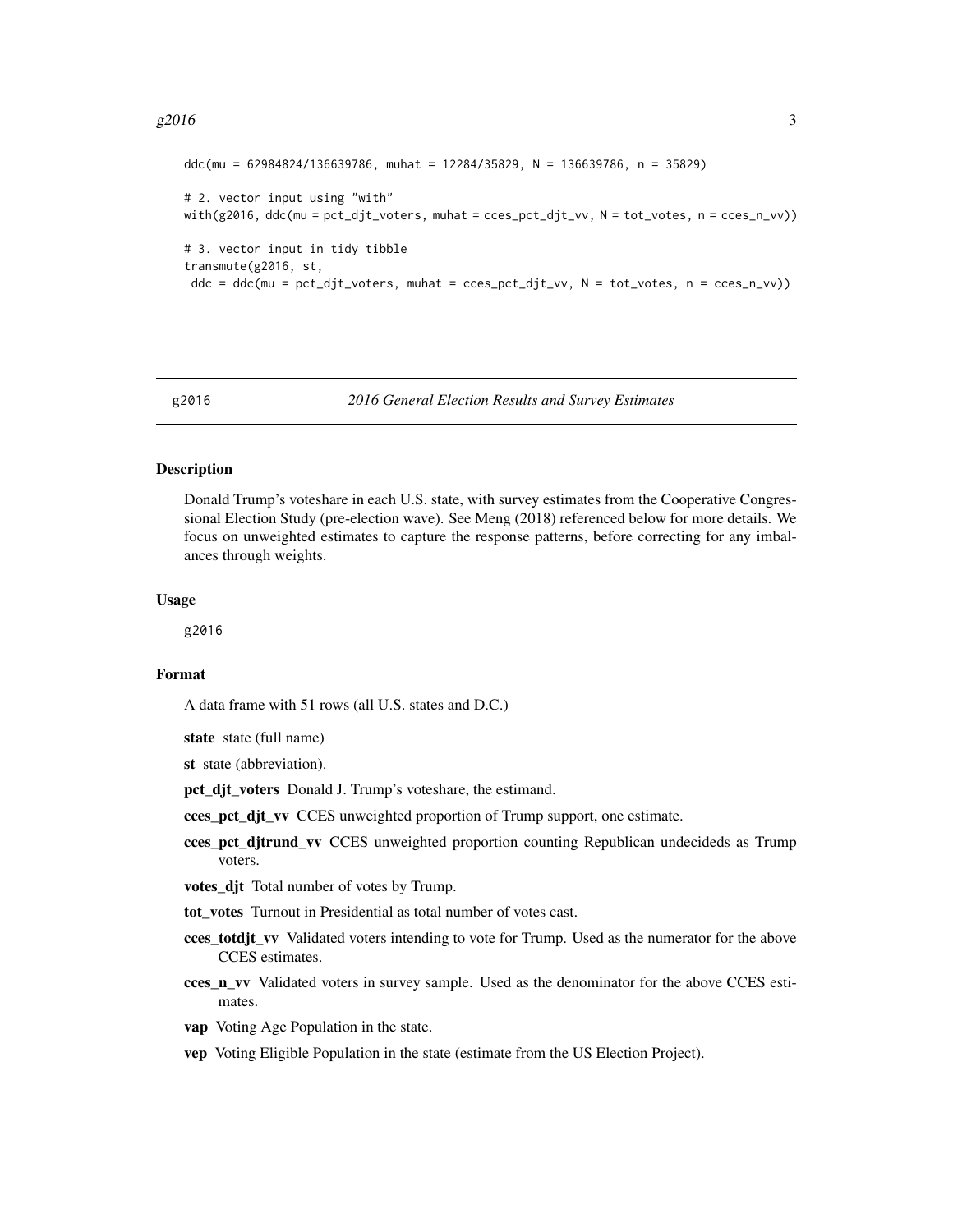Cooperative Congressional Election Study (CCES) <https://cces.gov.harvard.edu/> and the United States Election Project <http://www.electproject.org/2016g>. Created under [https:](https://github.com/kuriwaki/poll_error) [//github.com/kuriwaki/poll\\_error](https://github.com/kuriwaki/poll_error).

### References

For an explanation in the context of d.d.i., see Meng (2018) <doi:10.1214/18-AOAS1161SF>

### Examples

```
library(dplyr)
data(g2016)
transmute(g2016,
         st,
         ddc = ddc(mu = pct_djt_voters,
                   muhat = cces_pct_djt_vv,
                   N = tot_votes,n = cces_n_v(v)
```